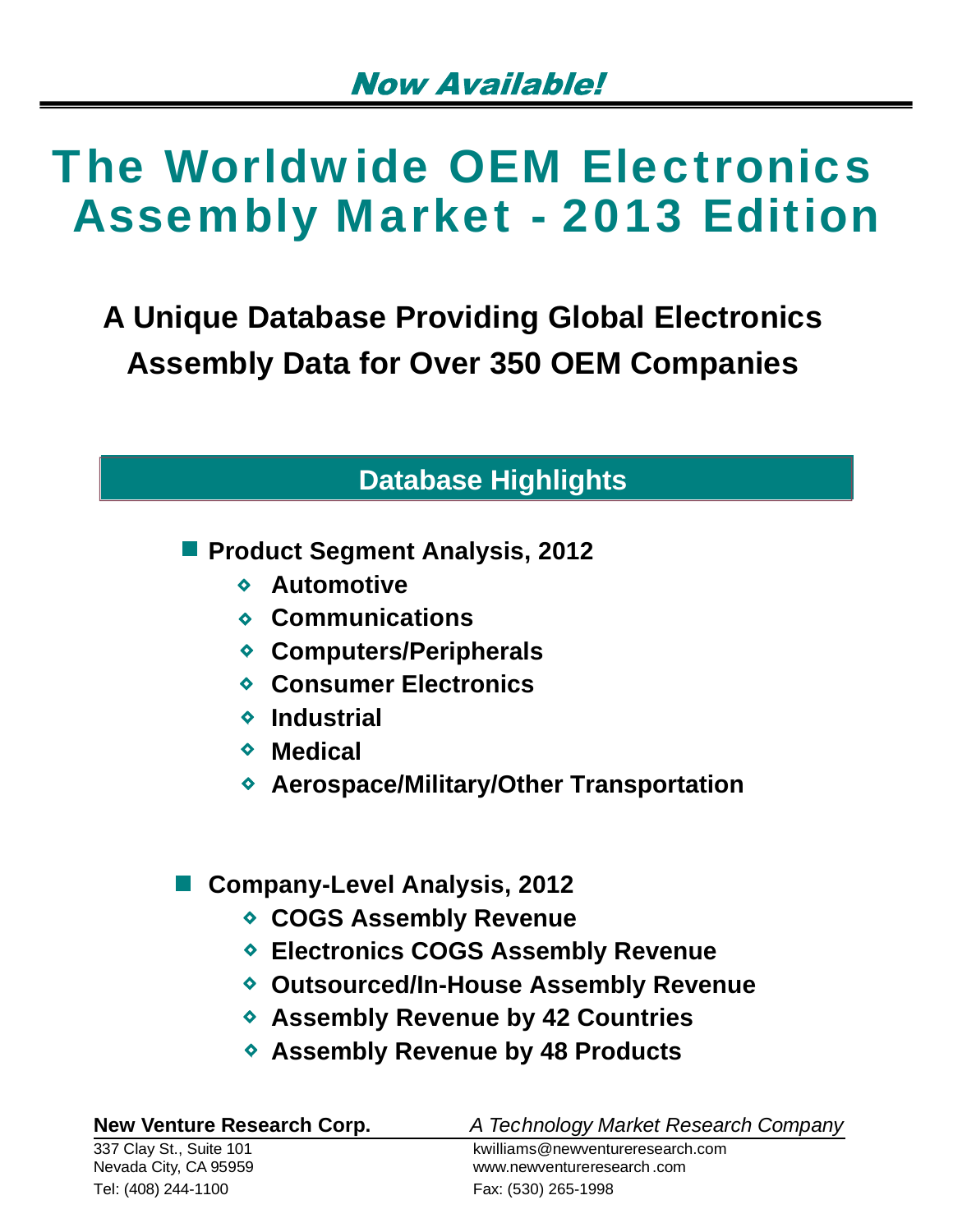### **Synopsis**

The worldwide electronics assembly market is substantial in size, approximately \$1.1 trillion dollars in terms of cost of goods sold (COGS) as of 2012. The market is expanding rapidly but changing in composition both in terms of outsourcing partnerships and in-house manufacturing. Also, moves are being made annually with regard to the manufacturing country of origin based on total cost.



*New Venture Research (NVR)* has followed the electronics assembly industry for over 20 years with its research reports that focus on all aspects of this industry. **The Worldwide OEM Electronics Assembly Market - 2013 Edition** is a peerless database that analyzes the 2012 electronics assembly market on a worldwide basis. It is developed by studying over 350 leading OEM electronics companies in 48 different product categories and their manufacturing activities in 42 different countries. Moreover, the report examines the electronics assembly market by outsourced subcontractor versus in-house assembly by the OEM company.

The report segments the worldwide electronics assembly value into seven unique markets.

**Automotive Communications Computers/Peripherals Consumer Electronics Industrial Medical Aerospace/Military/Other Transportation**

The following production data is given for the leading OEMs within each product/market segment.

> **COGS Assembly Revenue Electronics COGS Assembly Revenue Outsourced/In-Housed Assembly Revenue Assembly Revenue by 42 Countries Assembly Revenue by 48 Products**

The leading OEMs for each segment are chosen not only for their size, but also for their leadership within their industry segment, growth potential, profitability, and inclination to outsource electronics assembly.

**The Worldwide OEM Electronics Assembly Market - 2013 Edition** will provide you with critical information you need on this significant market. The database is delivered by email as a single-user Excel file and sells for \$3,495. An extra single-user license is \$250 and a corporate license is \$1,000.

### **About the Author**

**Randall Sherman**, president of New Venture Research Corp., a California market research and business consulting firm focused on the EMS and OEM electronics manufacturing industries, serves as principal analyst for this database. Mr. Sherman has more than 20 years' experience in technology and business research. He began his career as a telecom network design engineer. He has held senior positions at various market research firms, including Creative Strategies and Frost and Sullivan. Mr. Sherman holds an MSEE from the University of Colorado and an MBA from the Edinburgh School of Business.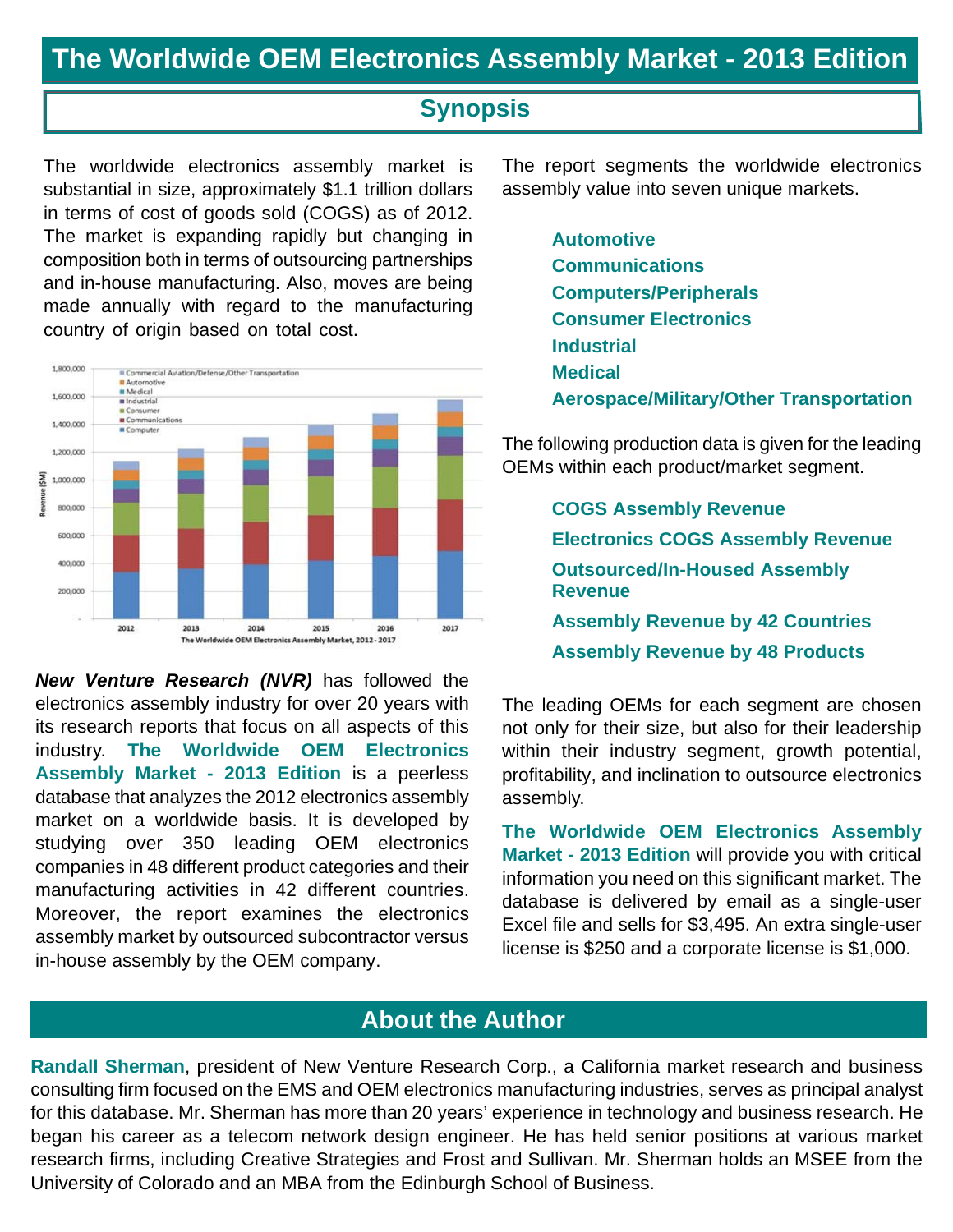### **Database Worksheets**

#### **Worksheet 1: Automotive**

**Automotive Engine Controls Automotive Instruments Automotive Safety Automotive Entertainment Total Automotive Automotive Summary**

#### **Worksheet 2: Communications**

**Mobile Phones Infrastructure Other Phones Enterprise LANs Wireless LANs DSL/Cable Modems PBX/Key Systems Carrier-Class Other Communications Total Communications Summary** 

#### **Worksheet 3: Computer/Peripherals**

**Notebooks Desktops Tablets Servers Workstations ESS Monitors Printers E-Readers Other Computer Total Computer Summary** 

#### **Worksheet 4: Consumer Electronics**

**Analog TV Digital TV MP3 Other Audio Games Set-Top Boxes Camcorders DVD/DVR Digital Cameras Personal Navigation Other Consumer Total Consumer Summary**

#### **Worksheet 5: Industrial**

**Process Control Test & Measurement Other Industrial Clean Energy Total Industrial Summary**

#### **Worksheet 6: Medical**

**Monitoring Therapeutic Diagnostics/Surgical Total Medical Summary** 

#### **Worksheet 7: Aerospace/Military/Other Transportation**

**In-Flight Entertainment Navigation Systems Weapons C3 Systems Other Military Other Aerospace/Other Transportation Total Aerospace/Military/Other Transportation** 

#### **Worksheet 8: Americas**

**Total OEM Production Assembly Value by Country EMS Assembly Value by Country In-House Assembly Value by Country Total Assembly Value by Market Segment/Product**

#### **Worksheet 9: EMEA**

**Total Production Assembly Value by Country EMS Assembly Value by Country In-House Assembly Value by Country Total Assembly Value by Market Segment/Product**

#### **Worksheet 10: APAC**

**Total Production Assembly Value by Country EMS Assembly Value by Country In-House Assembly Value by Country Total Assembly Value by Market Segment/Product**

#### **Worksheet 11: World Total**

**Total Production Assembly Value by Country EMS Assembly Value by Country In-House Assembly Value by Country Total Assembly Value by Market Segment/Product**